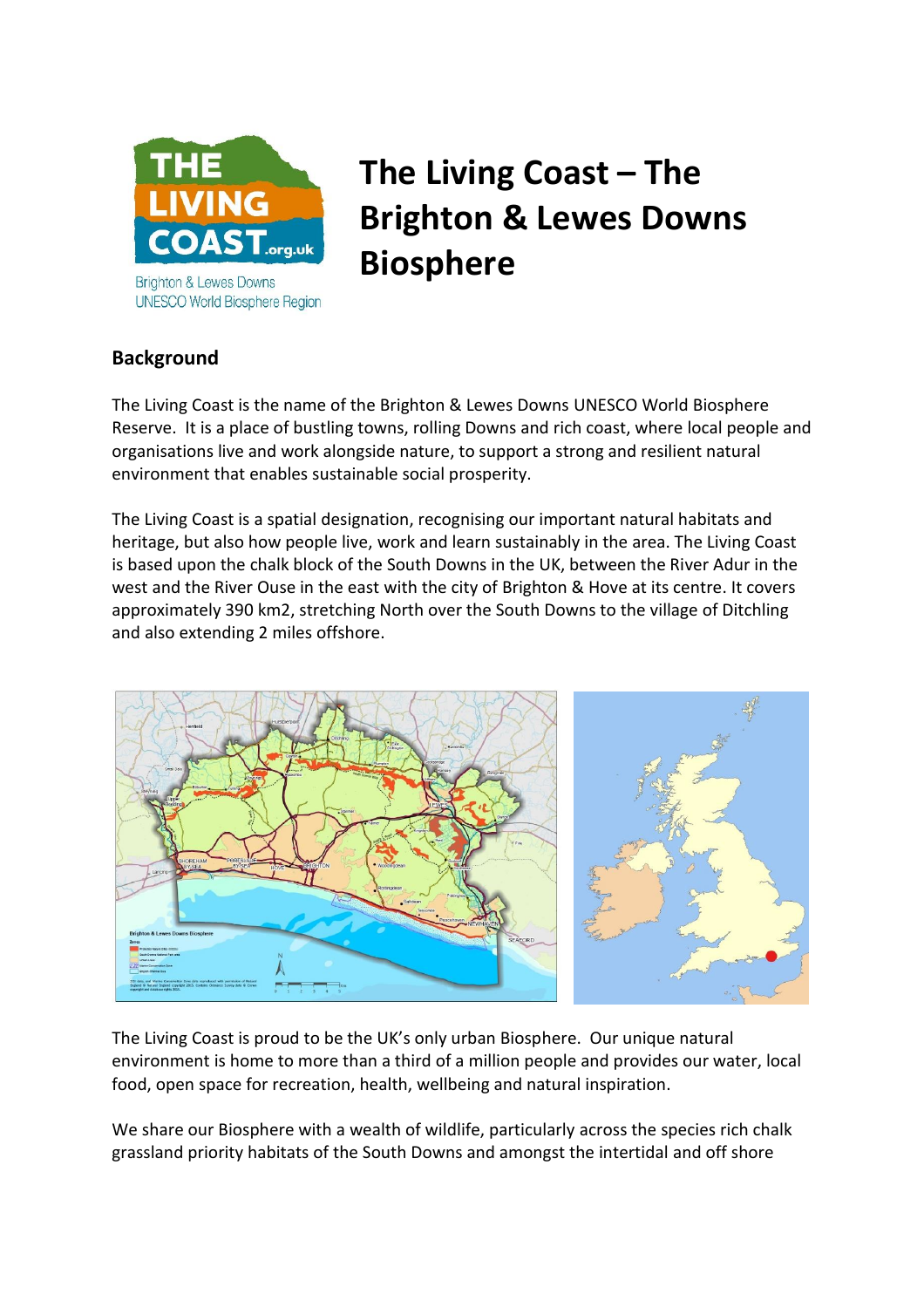chalk reef. These include rare species like the beautiful Adonis Blue butterfly and the Shortsnouted Seahorse.

These natural assets, combined with a strong cultural offer, have helped to create a thriving visitor economy that forms a significant part of our local economy.

# **What is a Biosphere?**

Biosphere Reserves are areas of world-class natural value, designated by the United Nations Educational, Scientific and Cultural Organization's (UNESCO) Man And the Biosphere programme (MAB). Their purpose is to trial innovative approaches and demonstrate the best examples of people working in harmony with nature for the benefit of all and in doing so they show how we all have responsibility for our natural environment. Biosphere Reserves are designated to be international best practice, living & working example areas of sustainable development.

Knowledge gained through trials, projects and partnerships within a Biosphere Reserve contributes to the global advancement of sustainable development through sharing learning with the World Network of Biosphere Reserves.

Brighton & Lewes Downs was designated as a Biosphere Reserve in 2014. In 2017 it was branded The Living Coast but is sometimes referred to as 'Brighton & Lewes Downs Biosphere Reserve' within the World Network of Biosphere Reserves. The Living Coast is one of seven Biospheres in the UK. There are currently over 700 Biospheres across the globe, connected via the Word Network of Biosphere Reserves.

All Biosphere reserves across the globe share three overarching objectives:

- Conservation of nature and culture;
- Sustainable development;
- Learning, awareness and engagement.

# **Governance & Delivery**

The Living Coast is a regional partnership, bringing together local authorities, businesses, organisations, charities, universities and the community to work together to achieve the three global Biosphere objectives. It is overseen by a Board representing a broad spectrum of local and national organisations. The Board meets at least three times per year and guides the strategic direction of The Living Coast, in order to make decisions about project development and delivery, in conjunction with the wider Living Coast partnership.

UNESCO designations, such as Biosphere Reserves, contribute significantly to the UK economy as well as having far-reaching, beneficial impacts on communities, culture and nature. They protect our heritage, generate knowledge and provide opportunities for innovation. UNESCO designations also contribute to delivering the UK's commitment to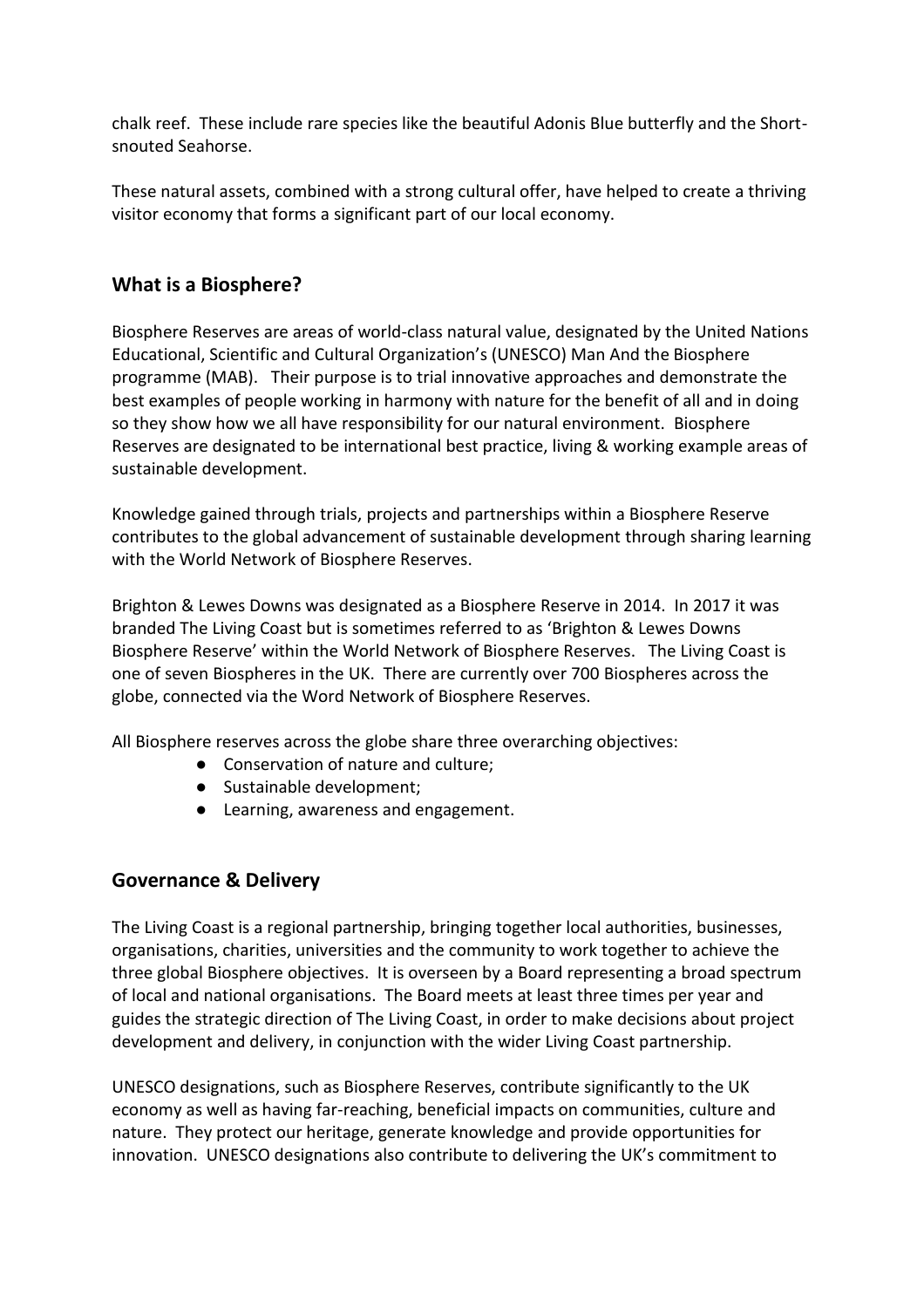creating a more sustainable, peaceful and equitable future at local, national and international levels.

Having the official status as a UNESCO designation enables The Living Coast to attract additional income to the area through: recognition of the UNESCO status as a driver for tourism; international recognition for the global importance and significance of an area; educational and innovative projects and initiatives; the ability to access and benefit from global networks; and governance mechanisms such as strong, multi-sector partnerships. The designation also enables our local communities to engage in the United Nations' values locally, nationally and internationally.

Alongside leveraging financial benefits, The Living Coast's broad and diverse partnership, representing organisations engaged in business, local politics, national conservation and policy, arts and culture, education and charities, enables the development of novel collaborations under the objectives of the Biosphere. The Living Coast is occasionally able to instigate and lead projects but more commonly plays a stronger role as a facilitator and intermediary, strengthening existing or enabling new partnerships, and as a contributor and supporter of wider, relevant projects. The Living Coast also plays a strategic role in informing policy, as a key environmental partnership for the local area, as well as contributing to the national, international and global network of Biosphere Reserves, sharing and receiving learning and experience.

This strategic plan is produced by The Living Coast's Board and partnership to guide its work, identify priorities and to provide a context for partners and stakeholders to deliver programmes and projects in support of the sustainable development of The Living Coast. It has been developed to complement and synchronise with the production of relevant partner's plans (e.g. Local Authorities, South Downs National Park, Sussex Local Nature Partnership) and statutory plans for the area such as Local Development Plans, and River Basin Plans for the Water Framework Directive.

UNESCO monitors and evaluates overall progress against the global Biosphere objectives every ten years, when each Biosphere is assessed for re-designation as a Biosphere.

In line with the World Network of Biosphere Reserves, The Living Coast is non-statutory, politically neutral and non-campaigning.

## **Vision**

To support a thriving world-class environment, to be enjoyed by all – forever.

The mission of The Living Coast is: to connect people and nature to inspire a positive future, today.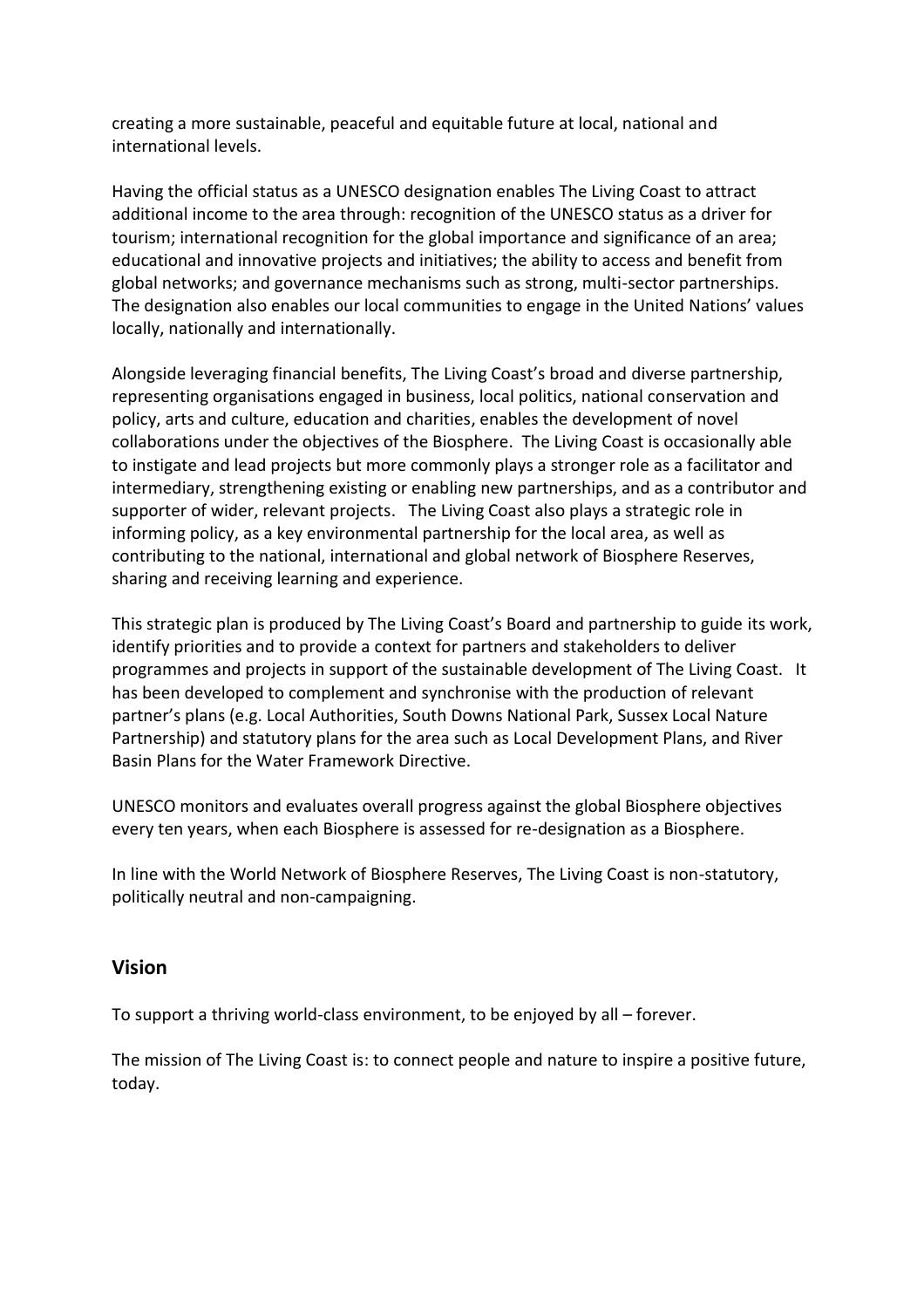Our long-term goal for The Living Coast is that:

*The local communities and visitors to The Living Coast are knowledgeable and proud of its designation. Visitors come here to experience a thriving example of a sustainable society, surrounded by the highest quality natural environment that is truly valued by the communities that live and work here. The community is enhanced by equitable development which has not only put nature first, increased the resilience and quality of its ecosystems, and effectively mitigated and adapted to the impacts of climate change, but improved public health and wellbeing. The Living Coast Brand continues to drive development, business and ideologies that support its objectives, and generates further prosperity for The Living Coast, wider area and World Network of Biosphere Reserves.*

# **Strategic Themes**

The Living Coast has identified the following strategic themes, to guide our decision making and project work in the short, medium and longer term over the next five years. This period includes our review by UNESCO to be re-designated as a Biosphere in 2024. These themes are linked to the global Biosphere objectives and aim to support a strong and resilient natural environment to enable social prosperity. They will also help identify how our actions are contributing to delivering the UN Sustainable Development Goals.

Our short to medium term actions have been developed with consideration of our changed global outlook in light of the Covid-19 pandemic, with the aim of supporting a sustainable and prosperous recovery throughout The Living Coast.

#### **Conserving nature & culture**



There is evidence of human settlement on the South Downs going back thousands of years. As an urban Biosphere the impacts of the pressure of humans on the environment such as fragmented high-quality habitats, or invasive alien species, is made more visible. Our combination of rural, urban and marine habitats creates opportunities to understand and explore solutions to these impacts whilst promoting learning and awareness of our environment and cultural heritage amongst our communities.

#### Urban Greening

Key actions:

● Increase awareness of and engagement with our species rich chalk grassland, improve access to nature for urban residents and visitors, provide food for urban pollinators and new skills in wildflower propagation and management through the Changing Chalk Greening The Cities project.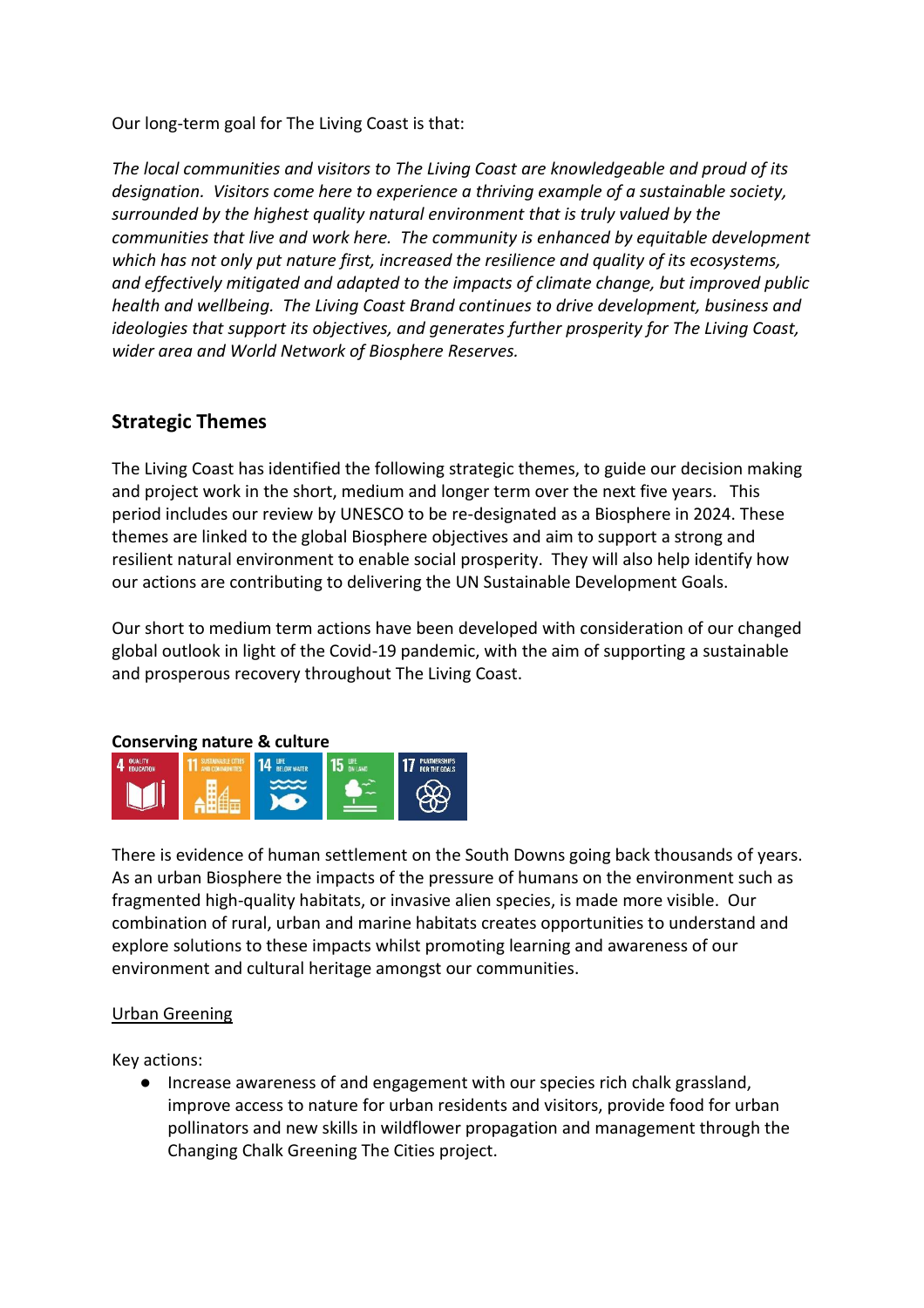● Support and promote projects and opportunities to improve green and blue infrastructure such as community food growing, private gardens, green roofs, verges, trees, hedgerows, vegetated shingle and permeable surfaces across the urban environment of The Living Coast.

Key organisations:

Local Authorities, South Downs National Park, Shoreham Port, Southern Water, Brighton & Hove Buses, Brighton & Hove Food Partnership, local businesses, local residents, local community groups.

## Strengthening Our Natural Capital

Key actions:

- Develop a nature recovery network plan for The Living Coast to strategically inform future project development.
- Promote, support and contribute to the development and implementation of the Sussex Local Nature Partnership Natural Capital Investment Strategy.
- Support and collaborate with stakeholders working innovatively to improve water quality and quantity of the chalk aquifer.

#### Key organisations:

Local Authorities, South Downs National Park, Sussex Wildlife Trust, Southern Water, Adur & Ouse Catchment Partnership, Sussex IFCA, The Aquifer Partnership, University of Brighton, University of Sussex, Environment Agency, Natural England, local farmers and landowners.

#### **Sustainable Development**



The Living Coast is home to more than a third of a million people with 12 million more visiting the area annually and contributing to our important visitor economy. However, the area also has social challenges such as inequality and the affordability and quality of housing. As an international model for sustainable development we have the potential to benefit and influence a wide audience.

There have been and continue to be many impacts to our communities and economy as a result of the Covid-19 pandemic and we believe it is integral to utilise the assets of The Living Coast support a sustainable recovery.

## Thriving Communities - Health, Wellbeing & Economy

Key actions:

● Develop, support and invest in the sustainable, experiential visitor economy based on the environmental and cultural heritage of The Living Coast through the Bio Cultural Heritage Tourism project.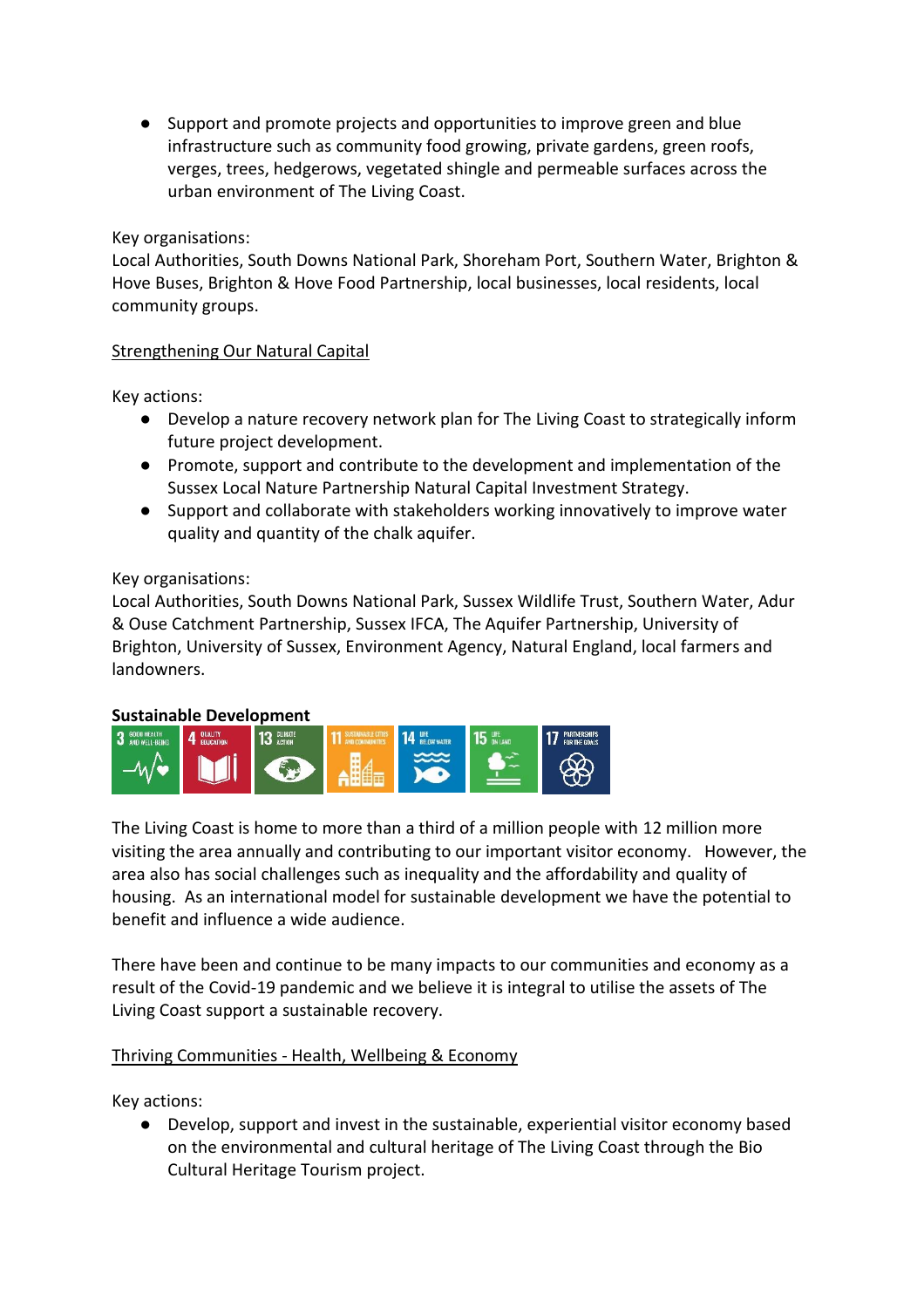- Promote sustainable, local businesses and producers whilst increasing awareness of the Biosphere through #WeAreTheLivingCoast.
- Collaborate with partners to promote and enable health & wellbeing through nature, particularly in socially diverse communities.
- Explore opportunities with partners, stakeholders and producers to enable increased consumption of locally produced food.

### Key organisations:

Destination Management Organisations, Local Authorities, South Downs National Park, Brighton & Hove Buses, Cultural organisations, Brighton & Hove Food Partnership, Shoreham Port, Sussex IFCA, local producers, community organisations and groups, Universities & education organisations.

#### Climate Change & Carbon

Key actions:

- Work with partners to contribute to achieving climate neutral targets across The Living Coast.
- Promote and support nature-based solutions to climate change mitigation and adaptation.

#### Key organisations:

Local Authorities, South Downs National Park, Shoreham Port, Southern Water, Brighton & Hove Buses, The Aquifer Partnership, Adur & Ouse Catchment Partnership, University of Brighton, University of Sussex, community energy groups.

#### **Knowledge, Awareness & Engagement**



The Living Coast is designated to be a living and working example of sustainable development, contributing to and gaining from shared experience locally, nationally and internationally. As an urban Biosphere, our local communities provide great opportunities for sharing and gaining knowledge and experience. By utilising The Living Coast for research, monitoring and education we can further develop and share innovative approaches for supporting our local and global natural environment to enable social prosperity.

## Awareness, Understanding & Engagement with The Living Coast

Key actions:

- Promote active community engagement with and understanding of our natural environment through projects such as Nature2020 and the City Nature Challenge.
- Review how we talk about The Living Coast to support greater public awareness and engagement.